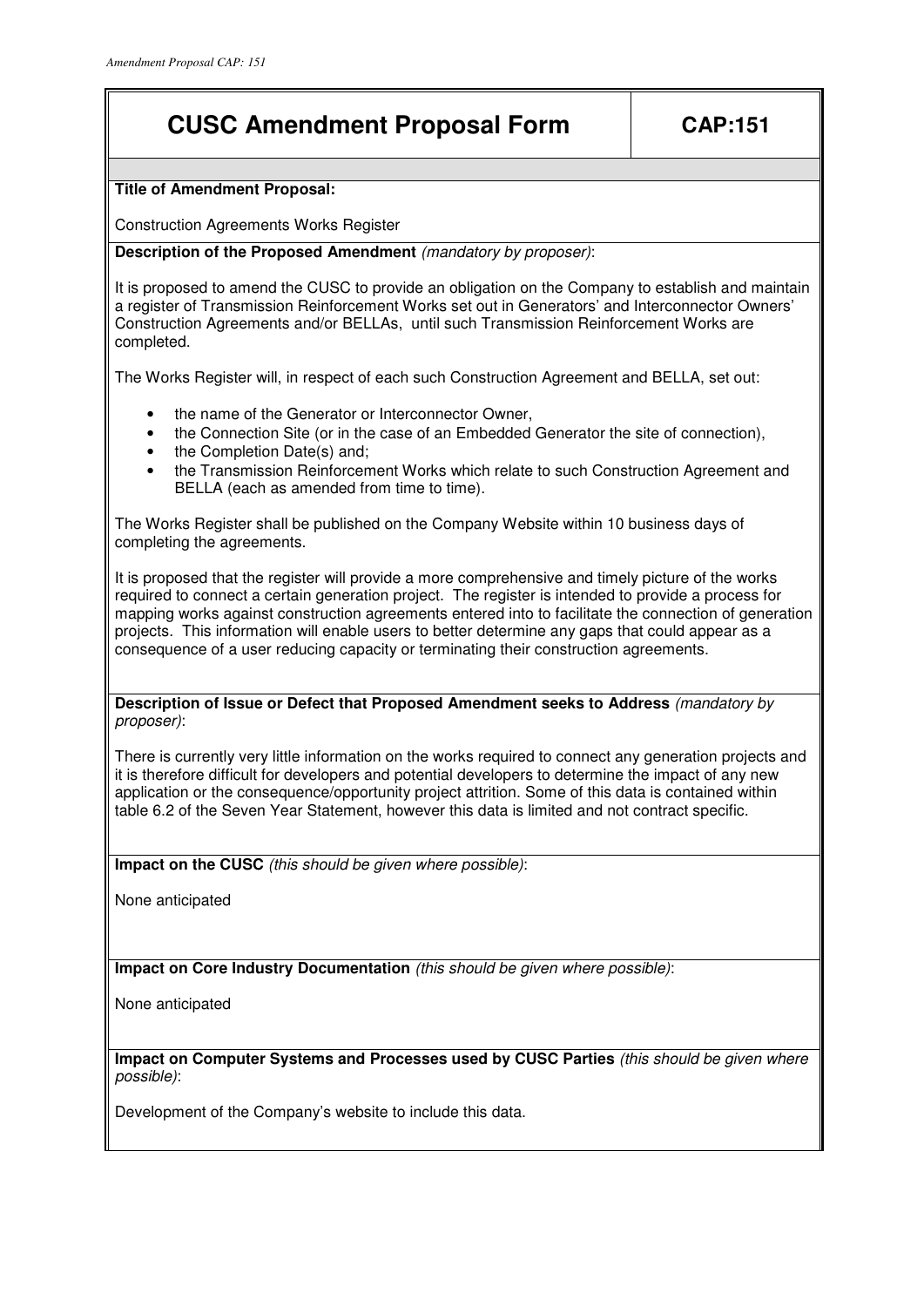## **Details of any Related Modifications to Other Industry Codes** (where known):

Not Applicable

**Justification for Proposed Amendment with Reference to Applicable CUSC Objectives\*\***  (mandatory by proposer):

This amendment will provide Users with a more comprehensive and timelier picture of GB transmission capacity. This will facilitate Users to identify opportunities to connect earlier as a result of changes to the contracted background. If implemented the proposed changes will further the efficient use of the system and better facilitate competition in generation. Consequently, better facilitating both CUSC Applicable Objective's (a) and (b).

| <b>Details of Proposer:</b><br>Organisation's Name:                                                                                                              | <b>National Grid</b>                                                                     |
|------------------------------------------------------------------------------------------------------------------------------------------------------------------|------------------------------------------------------------------------------------------|
| <b>Capacity in which the Amendment is</b><br>being proposed:<br>(i.e. CUSC Party, BSC Party or<br>"energywatch")                                                 | <b>CUSC Party</b>                                                                        |
| <b>Details of Proposer's Representative:</b><br>Name:<br>Organisation:<br>Telephone Number:<br>Email Address:                                                    | <b>Phil Collins</b><br><b>National Grid</b><br>01926 656143<br>Phil.Collins@uk.ngrid.com |
| Details of Representative's Alternate:<br>Name:<br>Organisation:<br>Telephone Number:<br>Email Address:                                                          | <b>Clare Talbot</b><br><b>National Grid</b><br>01926 656377<br>Clare.Talbot@uk.ngrid.com |
| <b>Attachments (Yes/No):</b><br>If Yes, Title and No. of pages of each Attachment:<br><b>ANNEX 1 - Proposed Legal Text</b><br><b>ANNEX 2 - Proposed Register</b> |                                                                                          |

## **Notes:**

- 1. Those wishing to propose an Amendment to the CUSC should do so by filling in this "Amendment Proposal Form" that is based on the provisions contained in Section 8.15 of the CUSC. The form seeks to ascertain details about the Amendment Proposal so that the Amendments Panel can determine more clearly whether the proposal should be considered by a Working Group or go straight to wider National Grid Consultation.
- 2. The Panel Secretary will check that the form has been completed, in accordance with the requirements of the CUSC, prior to submitting it to the Panel. If the Panel Secretary accepts the Amendment Proposal form as complete, then he will write back to the Proposer informing him of the reference number for the Amendment Proposal and the date on which the Proposal will be considered by the Panel. If, in the opinion of the Panel Secretary, the form fails to provide the